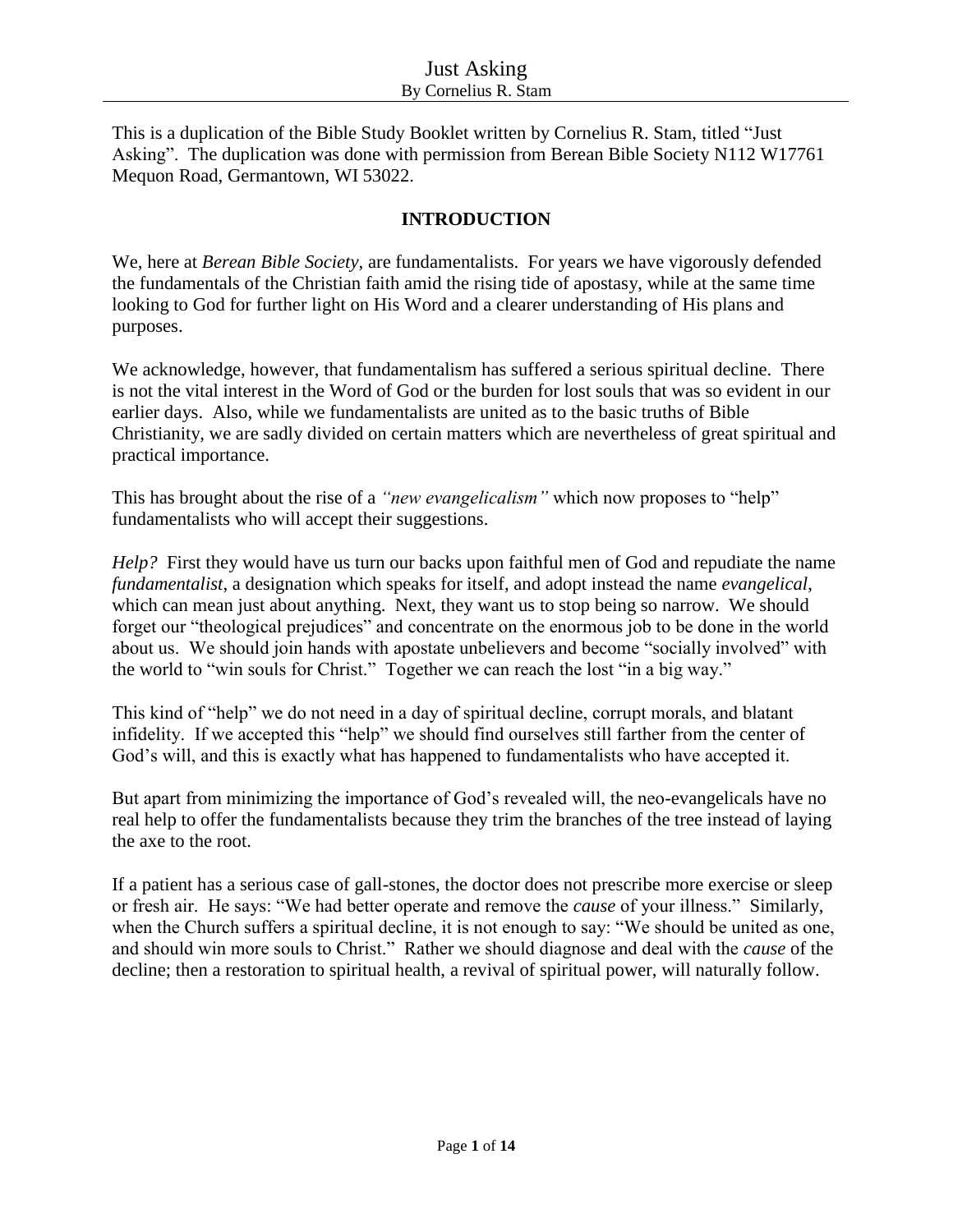We believe that the root cause of the spiritual decline among Bible-believing fundamentalists in this generation has been the resistance, especially among our spiritual leaders, to that mighty message which Paul by divine inspiration calls *"my gospel, and the preaching of Jesus Christ according to the revelation of the mystery"* (Rom. 16:25). By and large fundamentalist leaders, for reasons best known to themselves, have kept this great body of truth from their followers and have *warned* them to shun it as heresy. As a result fundamentalism has gone backward rather than forward.

Now, with some of these very leaders fighting a desperate battle against the inroads of neoevangelicalism, it is our earnest prayer that they will retrace their steps and give serious consideration to the possible *cause* of fundamentalism's spiritual decline. It is this prayer that has prompted the writing of the following lines, written not only for them but for *all* sincere believers in the Word of God.

## **JUST ASKING**

We believe that *"Christ died for our sins"* so that all who place their faith in Him might be *"reconciled to God in one body by the cross"* (I Cor. 15:3; Eph. 2:16).

We believe that faith in Christ is inwrought by the Holy Spirit and that *"by one Spirit" all true believers are "baptized into one body"* (I Cor. 12:13).

We believe that the Scriptures clearly teach that no other baptism has any legitimate place in this "dispensation of the grace of God." Indeed, we believe that the practice of water baptism today is adversely affecting not only the Church's understanding of the Word of God, but its spiritual power as well.

But then, we are human, just like you, so rather than telling you, we'd like to ask you a few questions—about eighty of them, in fact!

We realize that Satan introduced his lie by asking a question, but then, our Lord Jesus Christ and the Apostle Paul also brought out many a truth by asking questions. This latter is what, with God's help, we hope to do.

Please do not take offense at any of the questions we ask, for no offense is intended. Rather, just consider each question honestly, in the light of the Scriptures, and ask God to help you detect any possible errors and to see and receive any truth which you may not have previously understood.

## **INFANT BAPTISM**

## **JUST ASKING**

The subject of Paul's Epistle to the Galatians is: *"Not Circumcision but Christ."* Paul sternly rebukes the Galatian believers for departing from the message of grace and going back to circumcision and the law.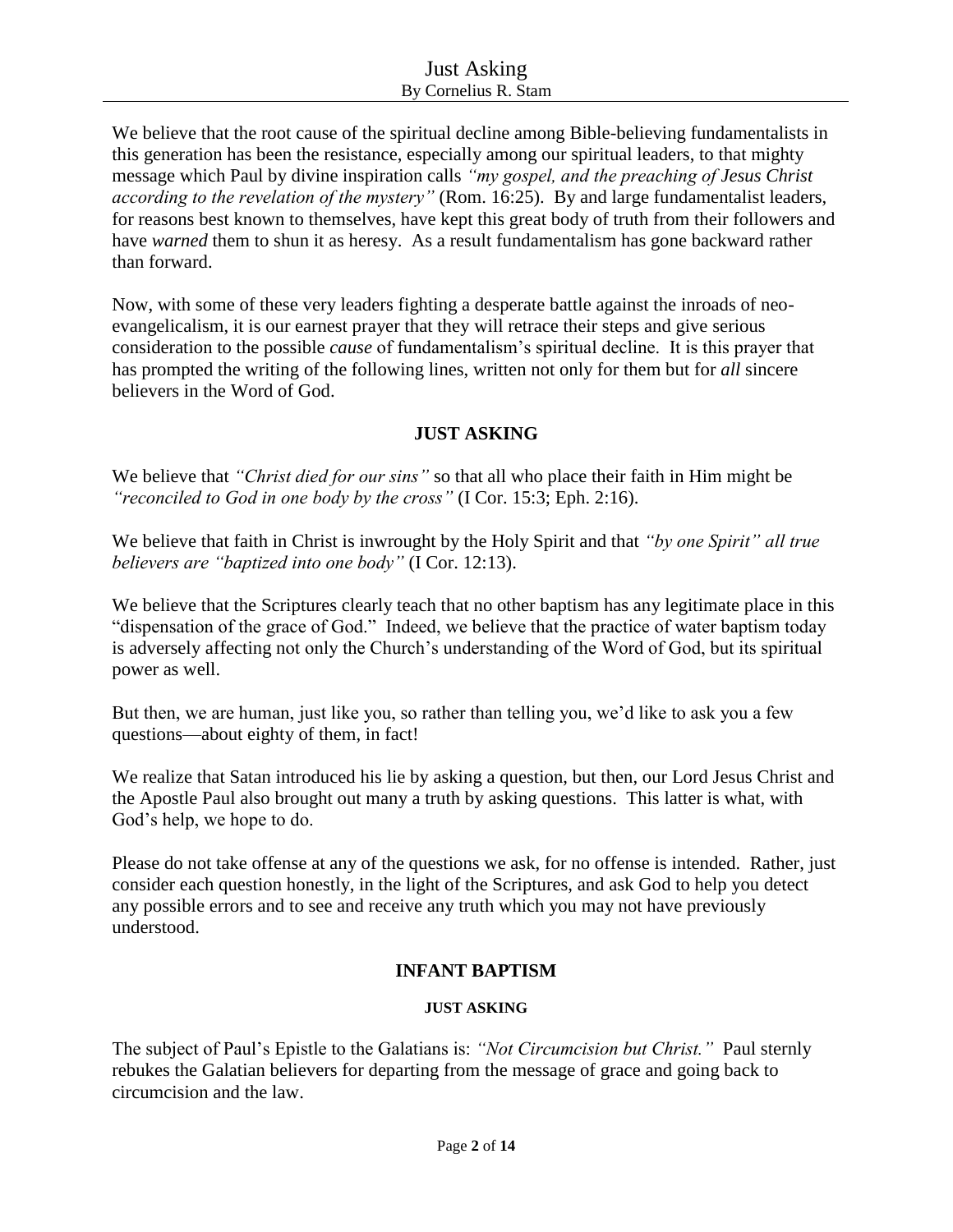In view of this, are not our Presbyterian and Reformed brethren in great error when they teach that baptism takes the place of circumcision? Have they any Scriptural ground for changing God's declaration: *"Not Circumcision but Christ"* to *Not Circumcision but Baptism"?*

#### **JUST ASKING**

When Paul, by divine inspiration, writes: "... if ye be circumcised, Christ shall profit you nothing<sup>1</sup>" (Gal. 5:2), is it not entirely out of order to substitute another religious rite "in the place" of circumcision"?

#### **JUST ASKING**

Do you know of any Scripture that teaches that baptism has taken the place of circumcision? Do you know of any passage that even infers this?

#### **JUST ASKING**

Do you know any *record* in Scripture of infant baptism? Do you know of one verse or even one line of Scripture that *teaches* infant baptism?

#### **JUST ASKING**

Water baptism, in the Bible, is consistently associated with repentance and faith (Mark 1:4; 15:16; Acts 2:38; 8:36, 37). Can infants either repent or believe?

## **JUST ASKING**

Circumcision, of course, applied only to male children, and according to the law of Moses the rite had to be performed when the child was eight days old. How then could water baptism take the place of circumcision?

## **JUST ASKING**

Dr. Albertus Pieters, a leading Reformed theologian, once acknowledged:

"If some intelligent being from Mars should come to visit our earth, and we should hand him a Bible…he would not find infant baptism in the Bible, because it is not there, and cannot be gotten out of the Bible" (From Pieters' book, *"Why We Baptize Infants"*).

How then did this "ordinance" come to take its place among the cardinal doctrines of some of our greatest denominations? Can those who teach and practice this rite escape our Lord's reproof for *"teaching for doctrines the commandments of men"* (Matt. 15:9)?

 $\overline{\phantom{a}}$ 

<sup>&</sup>lt;sup>1</sup> Logically, of course, not actually.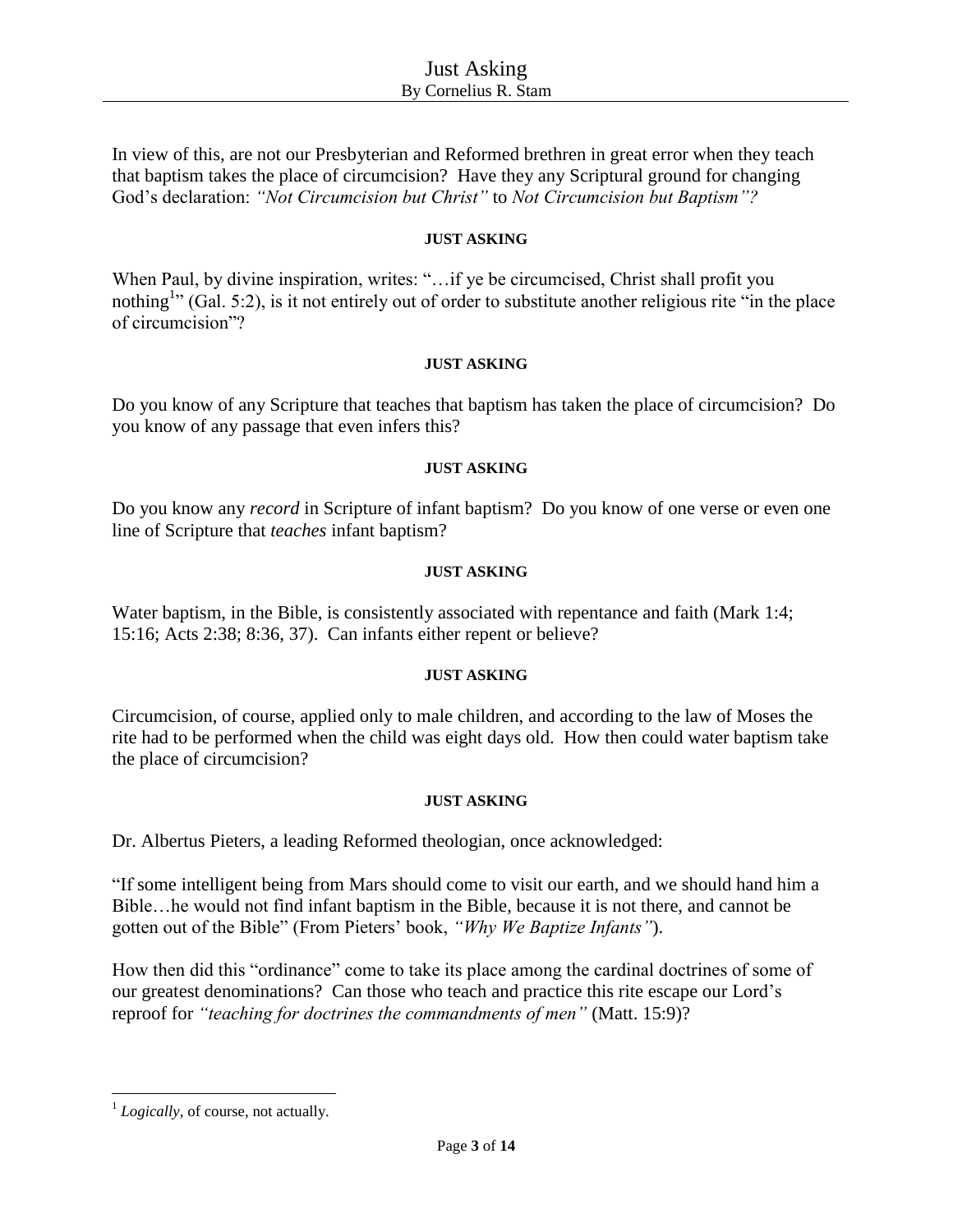## **THE IMMERSION OF BELIEVERS**

## **JUST ASKING**

Our Baptist friends insist on the immersion of believers in water as "burial with Christ." Do you know of any passage of Scripture that teaches that *water* baptism signifies burial? *Water* baptism? Does the passage you are thinking of mention *water*?

## **JUST ASKING**

Do we bury our departed loved ones in water? Did they do this in Bible times?

## **JUST ASKING**

Three times in Mark 7:1-8 the words *baptizo* and *baptismos* are translated "wash" and "washing." Reading this passage, could you possibly make these words mean "bury" or "burial"? Did the Pharisees *bury* their "cups," "pots," "brazen vessels" and "tables" before each meal?

## **JUST ASKING**

When Saul of Tarsus was converted to Christ Ananias said to him: "Arise, and be baptized, and *wash* away thy sins." Can you make water baptism in this case signify burial?

## **JUST ASKING**

In John 3:22-24 we read how both Jesus and John were baptizing<sup>2</sup> in Judea. Then Verse 25 continues: "Then there arose a question between some of John's disciples and the Jews about *purifying*." Does this indicate that baptism was burial or washing?

## **JUST ASKING**

When Peter, at Pentecost, said: "Repent, and be baptized…for the remission of sins," did he mean "Repent and be *buried*" or "Repent and be *cleansed"?* Is it not clear from the above passages that water baptism was simply a ceremonial cleansing rather than a burial?

## **JUST ASKING**

At Pentecost three thousand people were baptized with water. Would there have been time to *immerse* them all? *Three thousand?*

 $\overline{\phantom{a}}$  $2$  Though Jesus Himself baptized not, but His disciples" (See 4:2).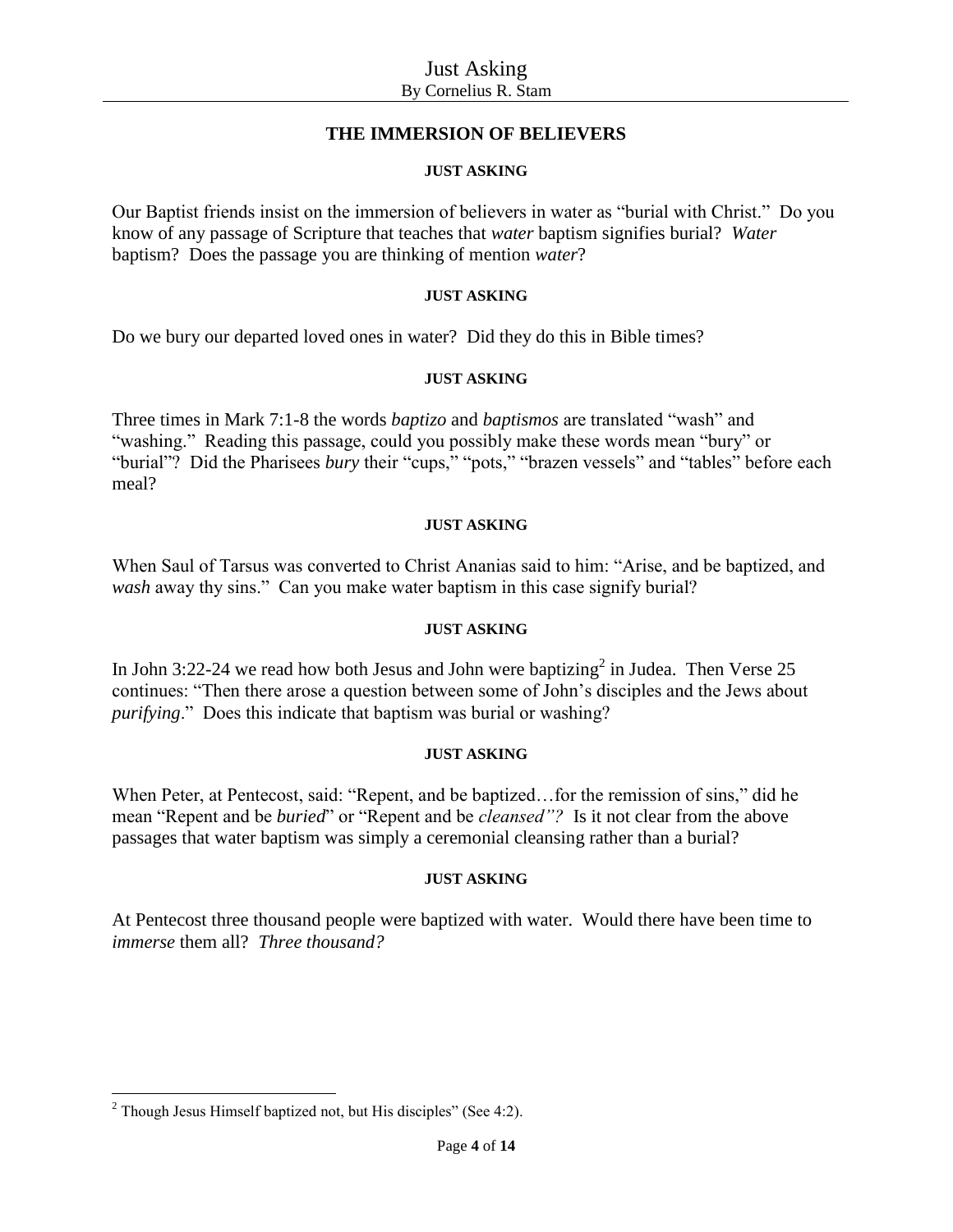## **JUST ASKING**

Ananias found Saul of Tarsus in the house of Judas, on Straight Street in Damascus, and baptized him there (Acts 9:10-17; cf. Acts 22:12-16). Is it probable that Judas had facilities in his home to bury Saul in water?

### **JUST ASKING**

In Acts 8:38 we read of Philip and the Ethiopian prince, that "they went down *both* into the water, *both* Philip and the eunuch; and he baptized him." If "down...into the water" here means "under the water"; if it proves that the eunuch was immersed, does it not also prove that Philip immersed himself at the same time? It says that they *both* went down into the water.

#### **JUST ASKING**

In Acts 10:47, 48 we read that Cornelius and his household were all baptized. Is it probable that Cornelius just happened to have a receptacle in his home large enough to immerse people in? There is no indication that they went anywhere else for the baptismal service.

#### **JUST ASKING**

From Acts 16:33, 34 it seems clear that the Philippian jailor and his household were baptized in prison, *before* they had brought Paul and Silas into the jailor's house. Is it probable that they just happened to have a receptacle in that prison suitable for burying these believers in water? There is surely no indication here that they went anywhere else to immerse these new converts.

#### **JUST ASKING**

Do you know of any Scripture that states that baptism by water is meant to be "a witness to the world"?

## **JUST ASKING**

If baptism by immersion is "a witness to the world," why is it performed only once? Why not again and again?

#### **JUST ASKING**

If baptism by immersion is meant to be "a witness to the *world*," why is this rite generally performed inside a church building before a company of believers?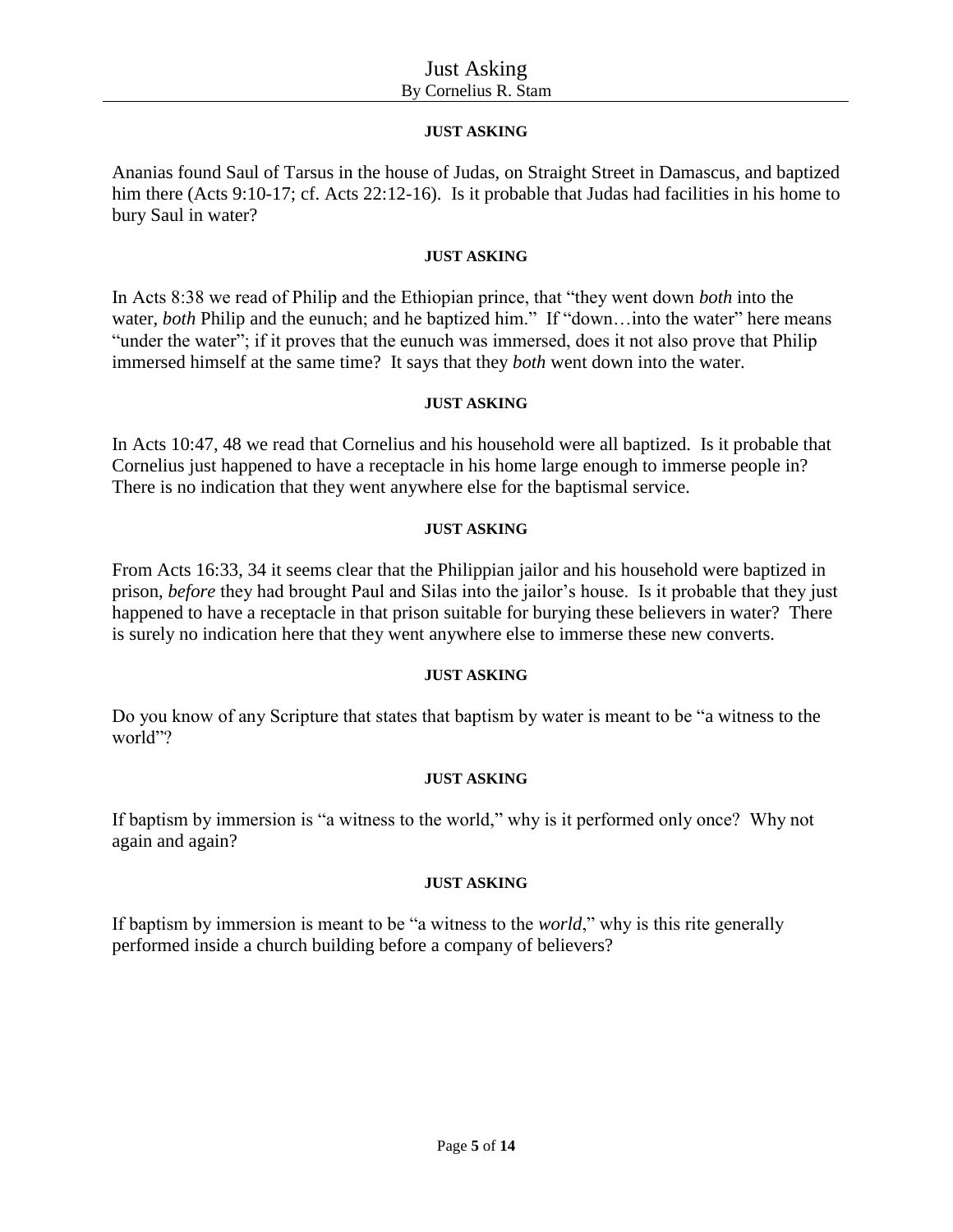### **JUST ASKING**

Is baptism by immersion really the beautiful ceremony that some say it is? Is not the candidate rather "a sorry sight" as he, or she, rises from the "grave" sopping wet, with clothing and hair all in disarray? And, remember, when water baptism *was* in order the facilities were not likely at hand for changes of raiment, and they certainly did not have electric hair dryers!

#### **JUST ASKING**

Trying to look at it objectively, is not this burial in water actually a crude, as well as an unscriptural, religious ceremony?

#### **JUST ASKING**

Would not the physical difficulties involved in immersion seem to indicate that *Scriptural* baptism was a ceremonial cleansing rather than a burial in water?

#### **JUST ASKING**

If the "old man" is buried in water baptism, isn't he really buried alive? And doesn't he generally demonstrate this soon after emerging from his "watery grave"?

#### **JUST ASKING**

If I am "crucified with Christ" and "raised to walk in newness of life" the moment I place my faith in Christ as Savior, when am I buried with Christ? Does not burial come between death and resurrection? How then can a clergyman bury me with Christ in a baptistery later, after I have already been raised from the dead?

## **THE GREAT COMMISSION**

## **JUST ASKING**

The so-called "great commission," given to the eleven (later twelve) clearly states: *"He that believeth and is baptized shall be saved…"* (Mark 16:16). Working under this commission at Pentecost, Peter said: *"Repent, and be baptized every one of you in the name of Jesus Christ for the remission of sins…"* (Acts 2:38). Is not this clear?

If a teacher or preacher of the Word alters Mark 16:16 to read: "He that believeth and is saved should then be baptized," can you be sure he will not also alter some other passage of Scripture to fit with his personal system of doctrine?

#### **JUST ASKING**

If he changes Acts 2:38 to mean something else, can you trust him not to tamper with other Scriptures?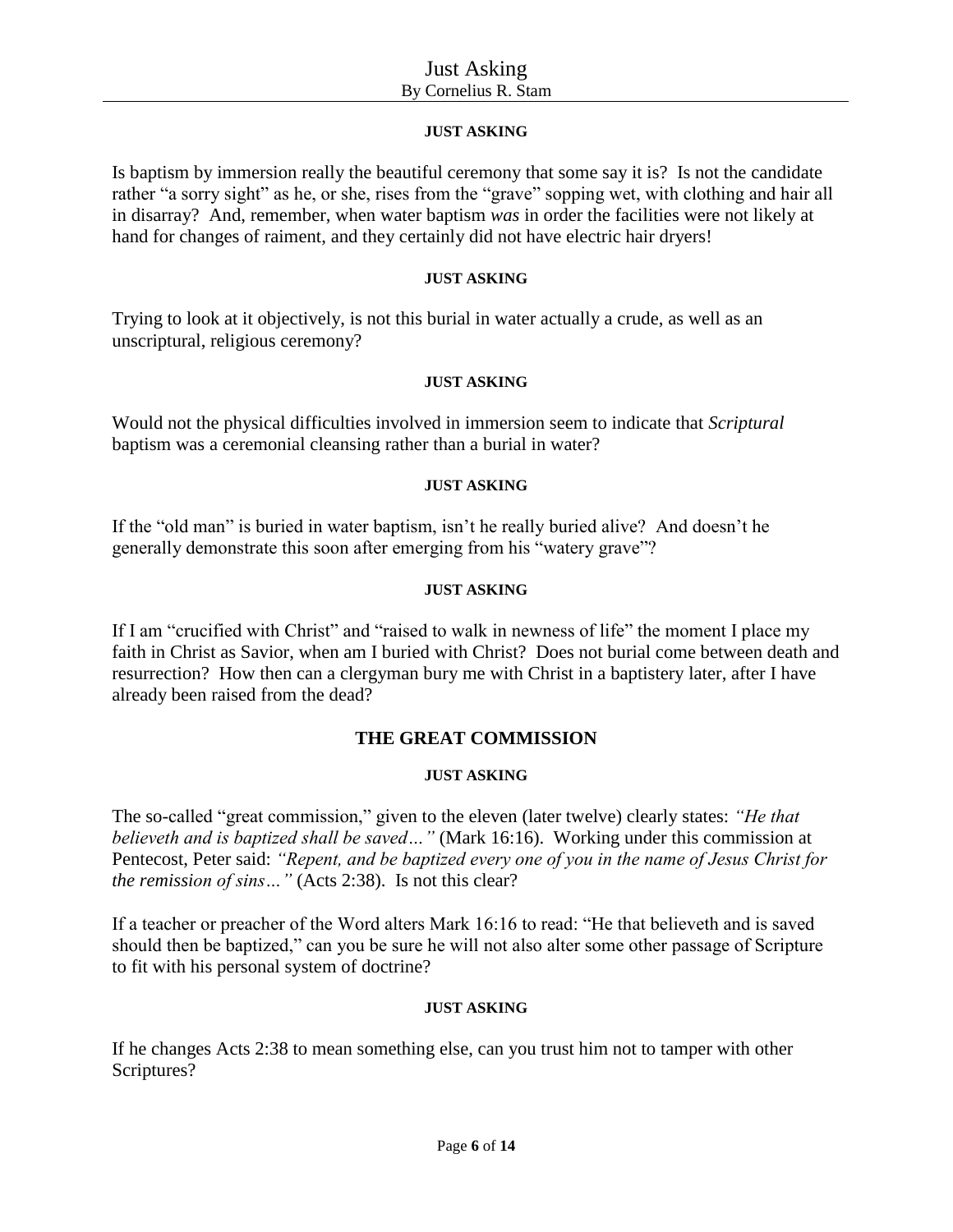## **JUST ASKING**

If Mark 16:16 and Acts 2:38 mean what they say, does it not follow that water baptism was required for salvation at Pentecost, under the "great commission"?

How is it, then, that so many who agree that water baptism has nothing to do with salvation, nevertheless maintain that the Body of Christ began at Pentecost under the "great commission"?

### **JUST ASKING**

Our Campbellite (or Disciples) friends insist that water baptism is necessary to salvation. In the light of Mark 16:16 and Acts 2:38, both of which require water baptism for the remission of sins, are they not more consistent, Scripturally, than most of their critics?

#### **JUST ASKING**

However, Mark 16:17, 18 lists a series of miraculous signs and states: *"These signs shall follow them that believe."* Acts 2:38 indicates the same. In the light of this are not the Pentecostalists more consistent than the Campbellites, who hold to water baptism but reject miraculous signs as unscriptural for our day? Do those who claim to be working under the "great commission" have the right to choose which orders they wish to obey?

#### **JUST ASKING**

Do not baptism and miraculous signs go together in the Bible generally as they do in the "great commission"? Can you find one record of a baptism by water that is not accompanied by an account of a miraculous sign or signs?

## **JUST ASKING**

At Pentecost, Spirit-filled Peter, working under the so-called "great commission," said: "Repent and be baptized *every one of you*…for the remission of sins" (Acts 2:38). How is it, then, that so many pastors who claim to be working under the "great commission" call water baptism a "nonessential," leaving it up to each individual to decide whether or not he "feels led" to be baptized?

#### **JUST ASKING**

However, when the Campbellites teach that water baptism is necessary to salvation today, are they not contradicting Rom. 4:5; Eph. 2:8, 9; Tit. 3:5 and many other passages from the Pauline epistles?

#### **JUST ASKING**

Likewise, when the Pentecostalists teach that tongues and other miraculous signs are in God's program for this age, do they not contradict I Cor. 13:8-10?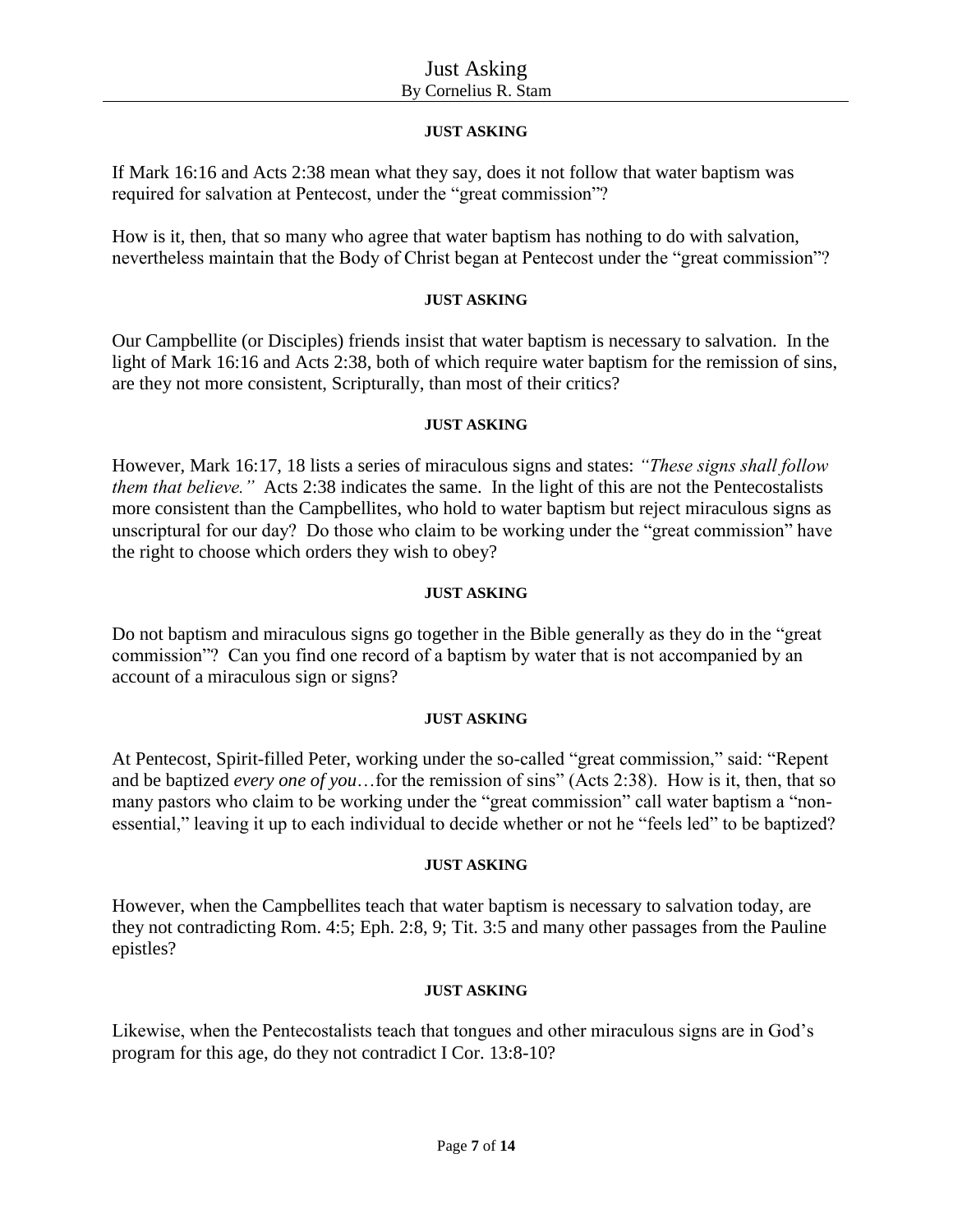## **JUST ASKING**

According to Mark 16:15-18, water baptism was necessary to salvation and miraculous signs were the evidences of salvation. If this commission is in force today, are not thousands of sincere believers in Christ lost after all because they have not fulfilled the requirements and/or do not have the evidences of salvation set forth in this commission?

#### **JUST ASKING**

Does not II Cor. 5:14-21 indicate that the risen, glorified Lord in heaven later sent Paul forth with a *new* commission? (See also Gal. 1:11, 12; 2:2, 7; Eph. 3:1-4; II Tim. 1:9-11; Tit. 1:3).

#### **JUST ASKING**

Is there not a striking difference between Peter, at Pentecost, demanding repentance and baptism for the remission of sins (Acts 2:38) and Paul, later proclaiming Christ's righteousness for the remission of sins (Rom. 3:26)?

#### **JUST ASKING**

If the water baptism of the "great commission" and Pentecost is "Christian baptism," why do so many Bible teachers and pastors apologize for baptism instead of preaching it with the urgency of Peter?

## **BAPTISM AND THE DISPENSATION OF GRACE**

## **JUST ASKING**

If water baptism were Scriptural for the present "dispensation of the grace of God," where would you expect to find it commanded in the Bible? In the "Old Testament"? In the four "Gospels" or the Acts? In the Hebrew Christian epistles or the Revelation? Or would you expect to find it in the epistles of Paul?

#### **JUST ASKING**

Can you find any passage in the epistles of Paul where he commands or even exhorts us to be baptized with water?

#### **JUST ASKING**

It is true that Paul baptized some during his *early* ministry—he also spoke with tongues and wrought miracles and circumcised Timothy—but did he *teach* baptism? Was this part of his special commission? (See I Cor. 1:14-18). Did not baptism, like miraculous signs, rather belong to the dispensation from which he emerged as God revealed to him His program for this present age?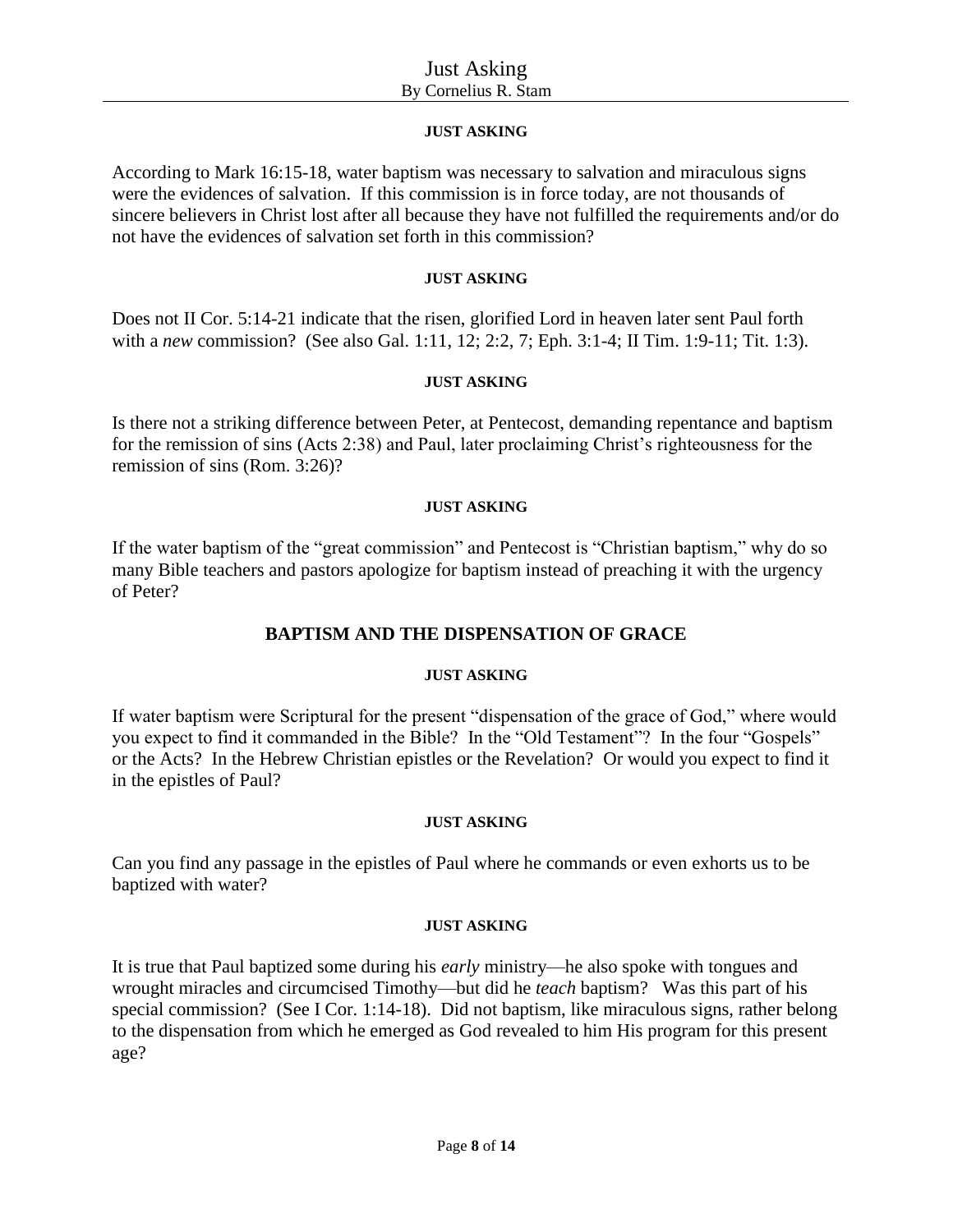## **JUST ASKING**

At Pentecost, those who repented and believed were baptized with water (Acts 2:41). They were also baptized with the Holy Spirit (Acts 1:5). How many baptisms were in order, then, at Pentecost?

## **JUST ASKING**

In Paul's epistles we learn that there is now but *"one baptism"* (Eph. 4:5), the baptism by which the Holy Spirit unites all believers into *"one* body" (I Cor. 12:13). Does not this eliminate water baptism from God's program for today?

## **JUST ASKING**

Paul's epistles declare that in this dispensation of grace *all believers* are baptized "into Christ" (Gal. 3:27), "into His death…burial and resurrection" (Rom. 6:3; Col. 2:10-12) and "into one body" (I Cor. 12:13)—all *"by the operation of God"* (Col. 2:10-12).

Since God's Word declares that for the Body of Christ there is but one baptism, do we not disobey and dishonor Him if we add another?

## **JUST ASKING**

If we practice any rite which was once required for the remission of sins, do we not cast reflections on the finished work of Christ for salvation?

## **JUST ASKING**

Would it be merely unnecessary, or would it be *wrong* in our day to offer the blood sacrifices once required for the remission of sins? Then would it be merely unnecessary or would it be *wrong* to practice the baptism by water once required for the remission of sins?

## **JUST ASKING**

If a pastor doubts in his heart that water baptism is Scriptural for today and then baptizes a candidate, solemnly invoking "the name of the Father, and of the Son, and of the Holy Spirit," is he not taking the name of the Lord in vain? What does Ex. 20:7 say about this?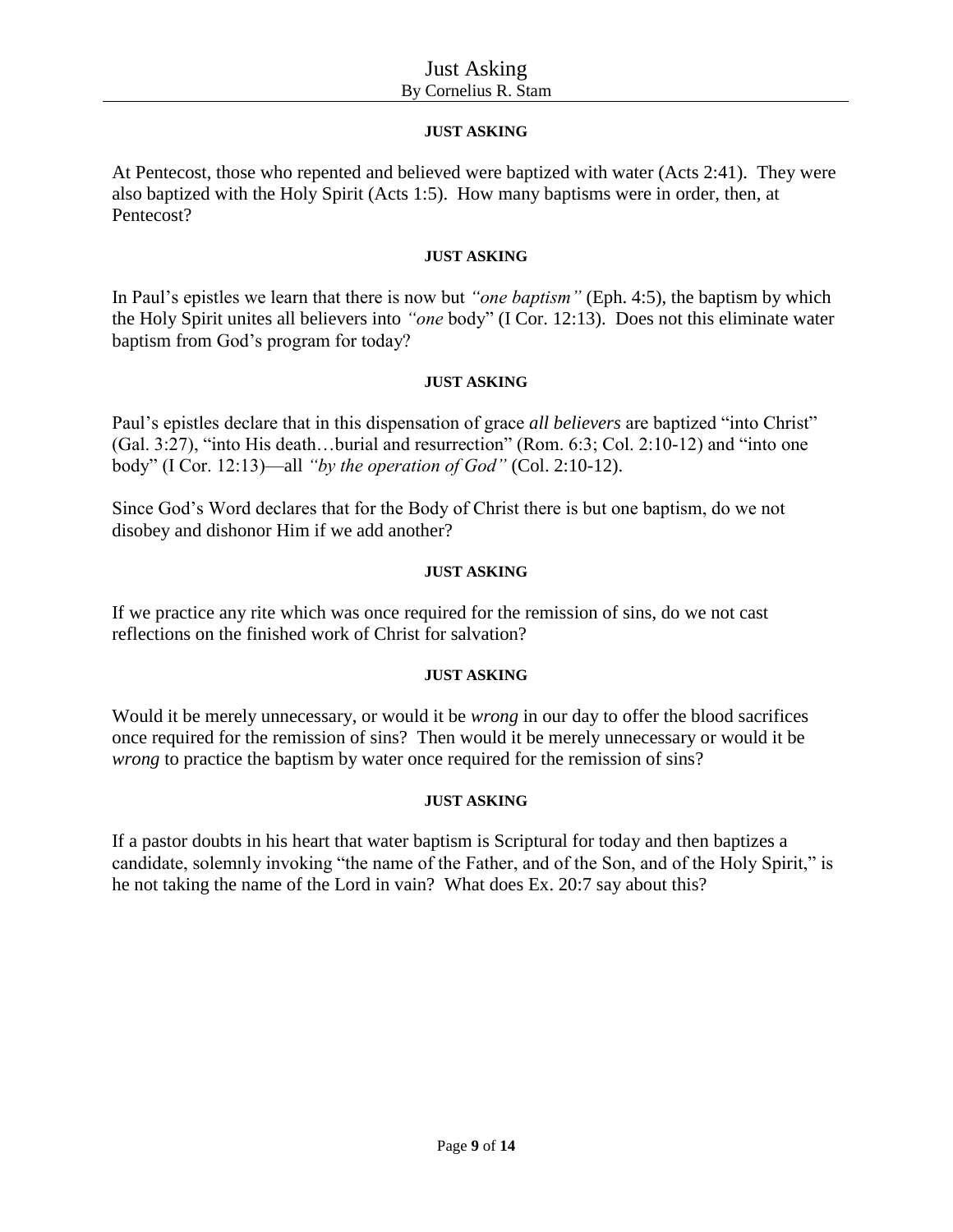## **UNION BY COMPROMISE**

## **JUST ASKING**

Is an *inter*denominational organization possible apart from compromise? Is *trans*denominationalism (This is the latest!) basically any different from *inter*denominationalism? Is it not a fact that interdenominationalism and transdenominationalism alike are founded on compromise; that they are based upon an agreement, implied or otherwise, to emphasize *only* those doctrines on which their participants are agreed?

#### **JUST ASKING**

Is it not true that the proclamation of important Bible doctrines may be, and usually are, thus suppressed?

#### **JUST ASKING**

Can God bless compromise where the truth of His Word is concerned? Can He bless us if we deliberately suppress certain Bible truths for expediency's sake? (See Acts 20:20, 27).

#### **JUST ASKING**

There is, for example, one major Bible doctrine on which interdenominational Bible institutes and colleges can take no clear, positive stand. This doctrine is *water baptism*.

Interdenominational schools cannot take *any specific position* on this important subject because their board and faculty members are not agreed as to what *is* the Scriptural position.

But if a Bible student cannot learn the truth about a Bible doctrine at a Bible school, where can he expect to learn it?

## **JUST ASKING**

Do you know that the professing Church is so divided on the subject of baptism that *there is no majority for any one view?*

How, then, could an interdenominational school take a bold stand for the *truth* about baptism without losing financial support?

Could this be part of the reason why so many of the leaders of interdenominational organizations have avoided given serious consideration to the distinctive character of Paul's God-given message with its "one body" and "one baptism"?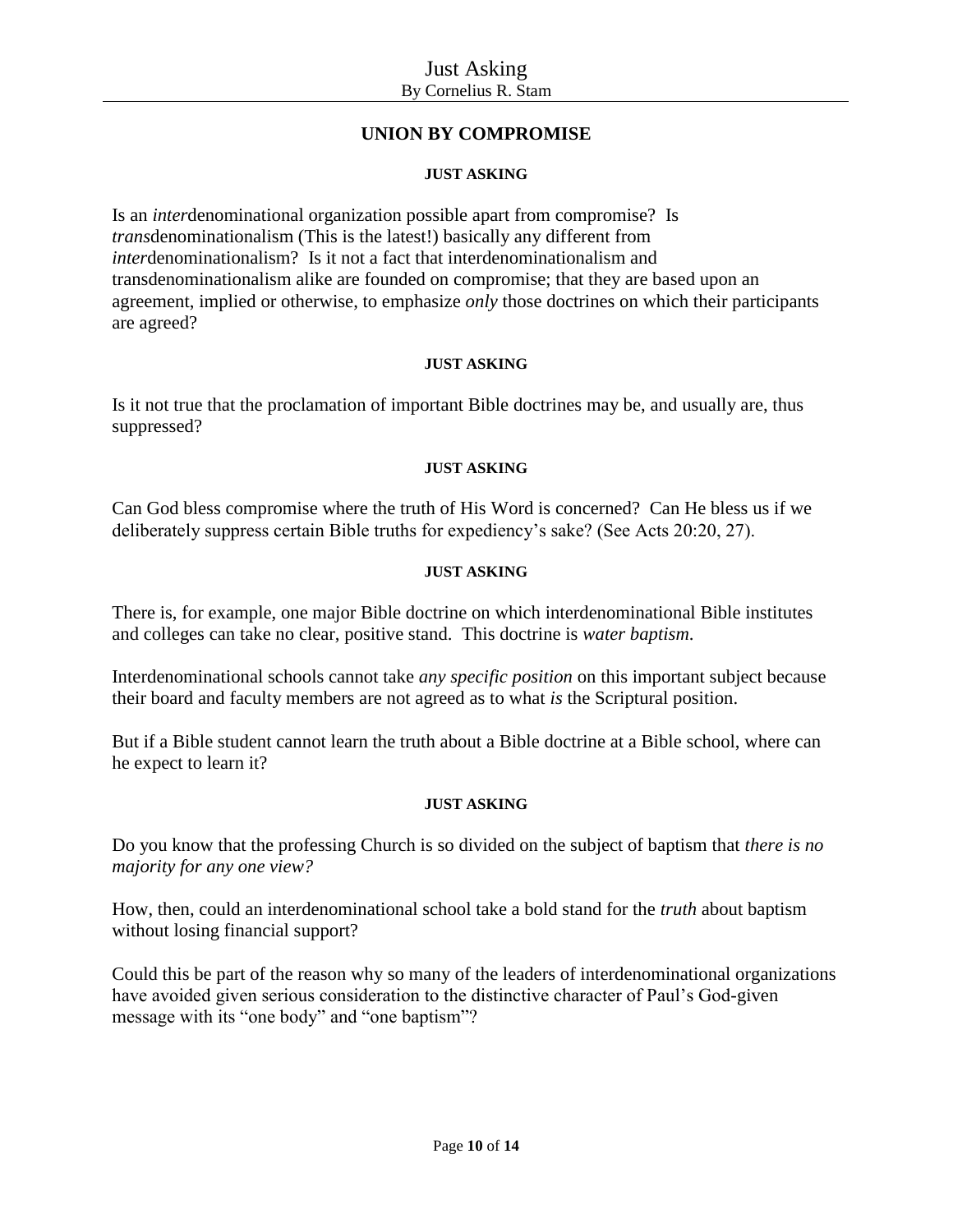# **BIBLE TRUTH SUPPRESSED**

### **JUST ASKING**

Do you agree that compromise, where God's truth is concerned, can lead to serious evils? Let's take one example and then ask a few more questions.

Here is an interdenominational Bible school. Its official board and its faculty are made up of men from various denominations—all believers in the Bible as the Word of God, but nevertheless representing different denominations.

It takes but a moment's reflection to see that certain important subjects cannot be freely discussed in such a school, notably the subject of water baptism, on the meaning and mode of which the denominations so sharply disagree and which, in its different forms, is still the door of entry into most denominational churches.

Let one instructor in this school become too aggressive in championing his personal views on this subject and there will soon be resentment or dissatisfaction among the other faculty members and grave concern among the board members over continued financial support.

Water baptism has unquestionably been a subject over which much of the difficulty has arisen in past years, but the so-called "great commission," the distinctive character of Paul's message and apostleship, the mystery of the "one Body" and other truths are all involved, and it is difficult to keep away from too many Bible subjects at a Bible institute or college! Therefore class discussion on the subject of baptism is generally discouraged.

In any case the best the student in search of truth may expect to find on such a subject at such a school is the conflicting views of the various denominations represented. Certainly the interdenominational school can offer him little specific instruction on the subject.

But now consider the crippling effect these attempts at union by compromise are having upon the leadership of today and tomorrow.

How can an instructor in Bible truth have spiritual power in his ministry when he dare not teach what he believes; when, even if he has the answer he may not impart it to his students with any degree of emphasis because the board, the faculty and the financial supporters are disagreed on the subject? And by what miracle can he prevent his unfaithfulness from having its effect on the students under him?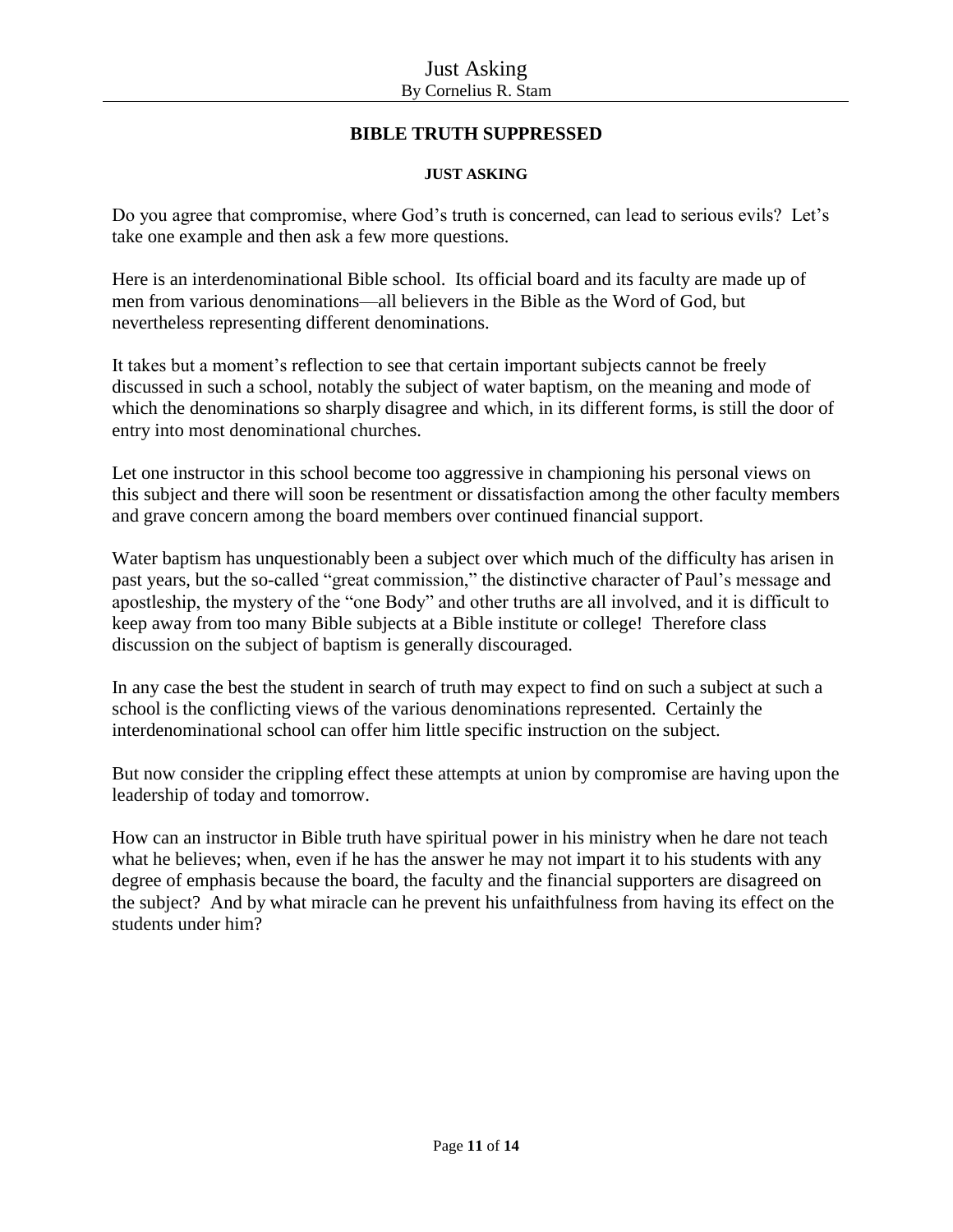Let us take stock. Where are the Bible teachers of yesterday, those spiritual giants who helped so many thousands to a clearer understanding of the Scriptures? They have all but vanished. The Bible teachers and pastors of our day speak more and more in generalities. They dare not be specific. More and more their sermons are "devotional," "inspirational" or superficially evangelistic, while their hearers long for *food* and *light* from the Word. And as to today's missionaries and evangelists, with many of them there is a deplorable lack of knowledge and conviction where Bible doctrine is concerned. Indeed, the feeling is quite prevalent that missionaries and evangelists need not be too proficient in doctrine—their business is to win souls! And so the mighty power of the Word of God is frittered away.

Another disastrous result of this spirit of compromise has been an over-emphasis on *methods*, taught especially in our Christian Education courses.

We do not for one moment minimize the importance of methods in conducting the work of the Lord, but it is nevertheless a fact that a lack of emphasis on the *message* invariably results in an *over*-emphasis on *methods*.

It is a sad fact that many a pastor, noting a decrease in his audiences, begins automatically to look for a new *plan* rather than searching first for a possible spiritual cause and a spiritual remedy. Many such a pastor learned this at school. The importance of *spiritual power* in his ministry was not impressed upon him there because truth was compromised for expediency. The final results: he may become a "successful" pastor as far as the size of his congregation is concerned, for methods do bring results, but his church will be as lacking in inspiration and spiritual power as he.

# **THE ONLY SOLUTION**

The cure for this deplorable condition is exactly what the *true* "grace movement" has in its hand. May she make good use of it! May she never waver!

And what is this cure? Is not the answer found in Rom. 16:25, 26, where the Apostle Paul closes the great epistle with the words:

## **"Now to Him that is of power to stablish you according to MY GOSPEL, and THE PREACHING OF JESUS CHRIST ACCORDING TO THE REVELATION OF THE MYSTERY, which was kept secret since the world began,**

**"But now is made manifest, and by the scriptures of the prophets [Lit., "prophetic scriptures," i.e., his own] according to the commandment of the everlasting God, made known to all nations for the obedience of faith."**

In Paul's "gospel of the grace of God" and the glorious mystery revealed to him by the glorified Lord, we have *the Scriptural answer* to the confusion which has gripped the Church in our day.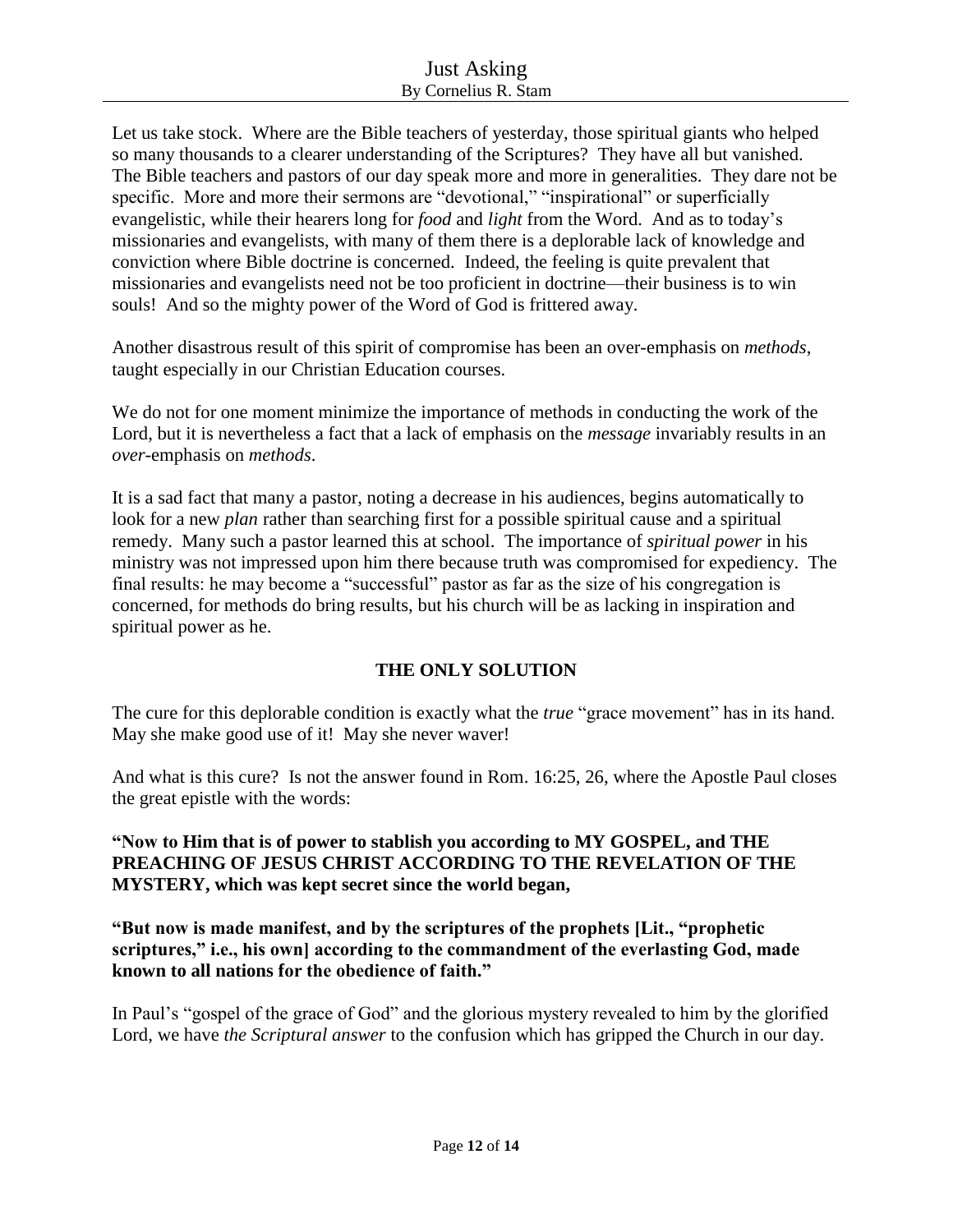Those who understand this message will no longer seek in vain to carry out the wrong commission. They will no longer add the water ceremony from another dispensation to the "one baptism" of this. They will no longer confuse the "gospel of the grace of God" with "the gospel of the kingdom." They will no longer wonder which denomination is right, but will understand the basic cause of denominational division.

Is not this message worth at least looking into, prayerfully, objectively and in the light of the Word?

## **REVIVAL WHEN?**

For all too many years now tens of thousands of sincere believers have worked, prayed and hoped in vain for a true spiritual revival in the Church.

We now have means of communication by which we can reach audiences much larger than yesterday's preachers and Bible teachers ever dreamed of.

The largest audiences of all time have been drawn to evangelistic meetings in cities, not only across the nation but throughout the world.

Yet with all of this we are perhaps farther away from a true spiritual revival than ever. Why is this?

Is it perhaps because so many of our spiritual leaders have closed their eyes to truths they should understand and proclaim? Is it because, in their desire to enlarge their following, they have reduced their doctrinal standards to a bare minimum and thus *cannot* consider, much less proclaim truths that are not popular among all believers—and even religious unbelievers? In a word, is it because they have placed the will of man above the Word of God?

Is it not high time that all true men of God humble themselves before Him and give serious consideration to His message for us today, with its "one body" and "one baptism" and thus purge out the root cause of today's confusion as to Bible interpretation?

# **IN CLOSING**

Remember that the Lord Jesus Christ was baptized into *our death* at Calvary (Luke 12:50), taking upon Himself all the shame and disgrace—*and* all the penalty for our sins.

Next, remember that we become one with Christ as *we* are baptized into *His* death by faith:

**"Know ye not, that so many of us as were baptized into Jesus Christ were baptized into His death?" (Rom. 6:3)**